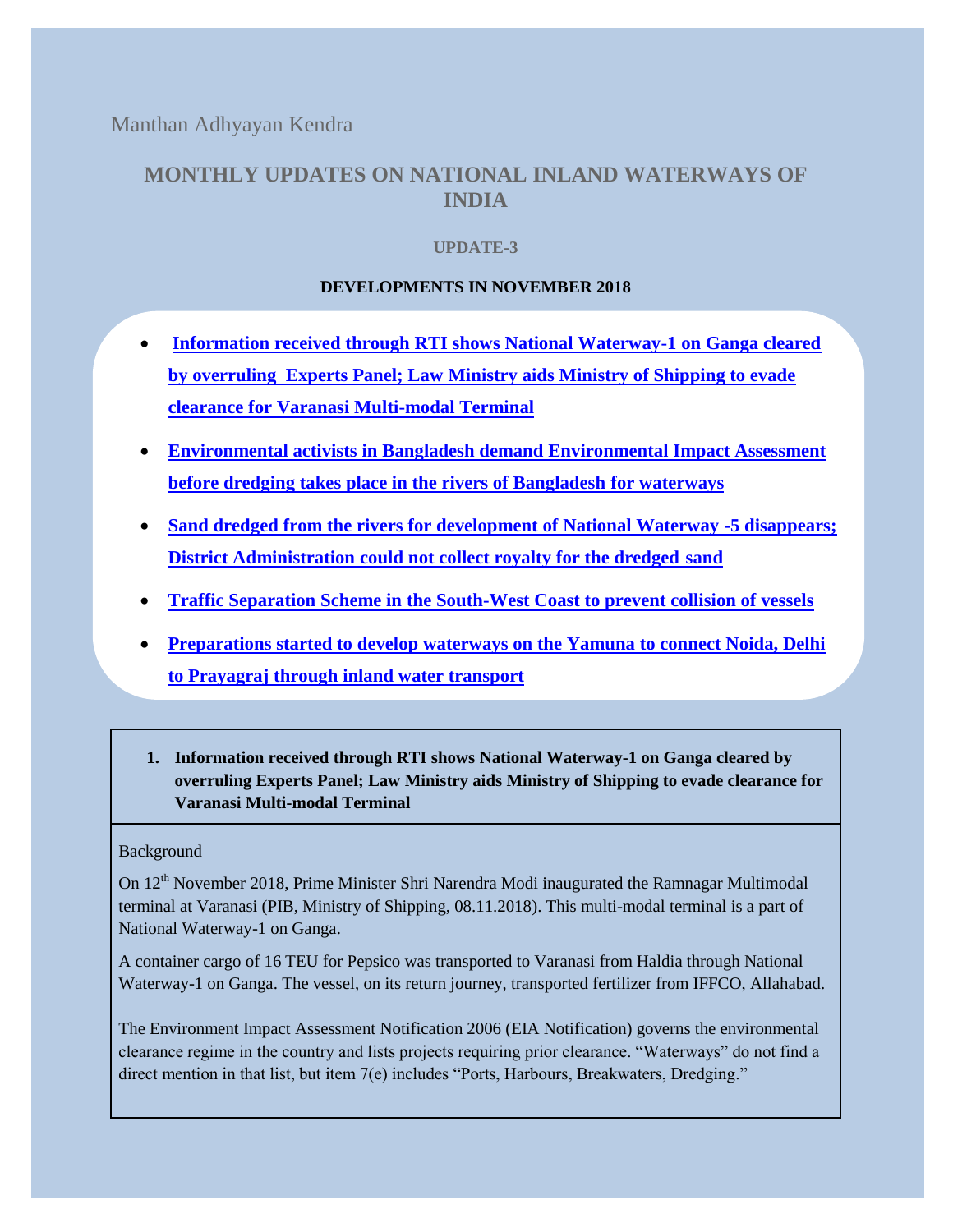Evasion of Environment Clearance for Dredging

Dredging or cutting the river bed to provide adequate depth and width for the development of the navigation channel is also a listed activity covered in item 7(e) under the schedule to the EIA Notification, 2006.

The Expert Appraisal Committee headed by Dr. S. R. Wate had recommended that Jal Marg Vikas Project (National Waterway -1 for Haldia-Varanasi stretch is covered under the EIA Notification, 2006 and be appraised as 'Category A' project. This committee further clarified that,

*"In order to bring more clarity regarding the applicability of such projects under EIA Notification, 2006, the Expert Committe recommended for amending the EIA Notification, 2006 to include 'Inland Waterways, Jetties and Multi-modal Terminals' under the list of items requiring prior environmental clearance. However, Public Hearing in respect of Inland Waterways may be areas where facilities such as jetties, terminals, storage are created."* 

Instead of amending EIA Notification. 2006, MoEFCC has given exemption to maintenance dredging for inland navigation in an office memorandum dated 21.12.2017.

Read more at [Ganga Waterway cleared after overrulling expert panel.](https://www.thehindu.com/news/national/ganga-waterway-project-cleared-after-overruling-expert-panel/article25528142.ece)

### **Environmental clearance for Ramnagar Multi-modal Terminal**

There was a conflict between MoEFCC and ministry of Shipping for the applicability of environment clearance for Ramnagar Multi-modal terminal. They approached Ministry of Law and Justice for conflict resolution on whether this multi-modal terminal is a port, and hence, whether prior environment clearance is required for it. MoEFCC said terminal is a part of port and hence, EIA notification 2006 as amended from time to time is applicable for this terminal. However, Ministry of Law and Justice went back to Ministry of Shipping for clarification which obviously replied that Ramnagar Multi-modal terminal is not covered under Ports and does not attract EIA notification, 2006.

"A common sense definition would consider the Varanasi terminal as a "port". The shipping ministry argued that it is not, and therefore item  $7(e)$  of the EIA notification does not apply. The matter was referred to the law ministry, which instead of giving its own opinion, just accepted the opinion of the shipping ministry – as the administrative ministry for ports – a classic case of conflict of interest." (Source: **[The Wire\)](https://thewire.in/environment/inland-waterways-flagship-project-varanasi-ganga-environment)**

Read more at <u>law ministry helps ganga port evade environmental clearance; will the inauguration of</u> [ganga navigation destroy the river's ecology](https://www.downtoearth.org.in/news/water/will-the-inauguration-of-ganga-navigation-destroy-the-river-s-ecology--62113)

The documents of these meetings were sourced from the information received by Manthan Adhyayan [Kendra](http://www.manthan-india.org/) under Right to Information Act.

<span id="page-1-0"></span>**2. Environmental activists in Bangladesh demand Environmental Impact Assessment**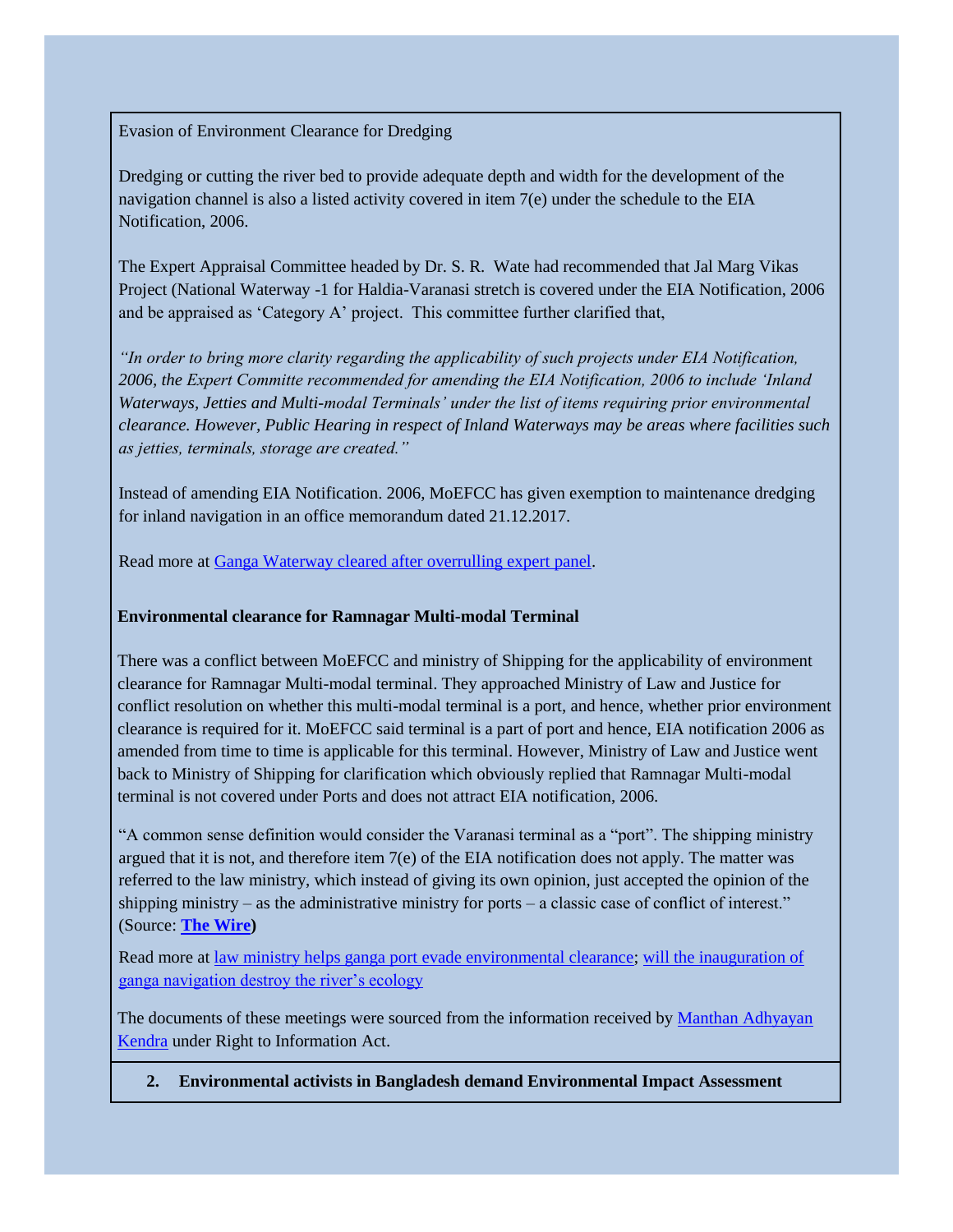### **before dredging takes place in the rivers of Bangladesh for waterways**

#### Background

In 2017, a Memorandum of Understanding was signed between the respective ministry of shipping of India and Bangladesh in which India agreed to bear the 80% of the cost for dredging required for the development of fairway from Sirajganj to Daikhowa and Ashuganj to Zakiganj on the Indo-Bangladesh Protocol Route. Indo-Bangladesh Protocol route is important for two reasons. First, Indo-Bangladesh Protocol route serves as an important link in connecting north-eastern region to rest of India, hence important for movement from Ganga (NW-1) to Brahmputra (NW-2) through the Sundarbans (NW-97) and Bangladesh. Second, Indo-Bangladesh Protocol route is one of the 14 stretches of rivers from the Sundarbans which are clubbed together as National Waterway-97 (Sundarbans) under National Waterways Act, 2016. For recent developments and more information on Indo-Bangladesh Protocol, see [Update-2.](http://www.manthan-india.org/wp-content/uploads/2018/11/October-2018-waterway-update.pdf)

Update

Environment and river activists in Bangladesh demanded environment impact assessment and management plans before dredging or rivers commences in Bangladesh for development of fairway under the MOU signed between India and Bangladesh in 2017. A newage Bangladesh [article](http://www.newagebd.net/article/57504/greens-demand-environmental-impact-assessment-management-plans) reported that "They (Environment and river activists in Bangladesh) were shocked to hear that Bangladesh government agreed to dredge the Jamuna, the Surma, the Kangsha, the Kushiara and the Meghna without any environmental impact assessment and mitigation plans to keep these channels navigable for cargo ships of 2.5 meter draft even in the dry season.

They said it would be suicidal to create channels with 30-meter width and three-meter depth as it would multiply erosion and seriously affect the connectivity of adjacent areas inside Bangladesh by river."

The article further quoted Bangladesh Poribesh Andolon joint general secretary Iqbal Habib who said that, "Without environmental impact assessment any development activity is violation of the law and the government under no circumstances can ignore the law...It would be nothing but criminal and suicidal acts if any hydro-ecological intervention is done without putting in place detailed environmental impact assessment and management plans."

Read full article at [http://www.newagebd.net/article/57504/greens-demand-environmental-impact](http://www.newagebd.net/article/57504/greens-demand-environmental-impact-assessment-management-plans)[assessment-management-plans](http://www.newagebd.net/article/57504/greens-demand-environmental-impact-assessment-management-plans)

# <span id="page-2-0"></span>**3. Sand dredged from the rivers for development of National Waterway -5 disappears; District Administration could not collect royalty for the dredged sand**

#### Background

Dredging or cutting the river bed to create the channel of adequate depth and width is an essential requirement of the development, maintenance and operations of inland waterways. Impacts of dredging include increased turbidity, noise, habitat destruction or fragmentation, release of settled sediments or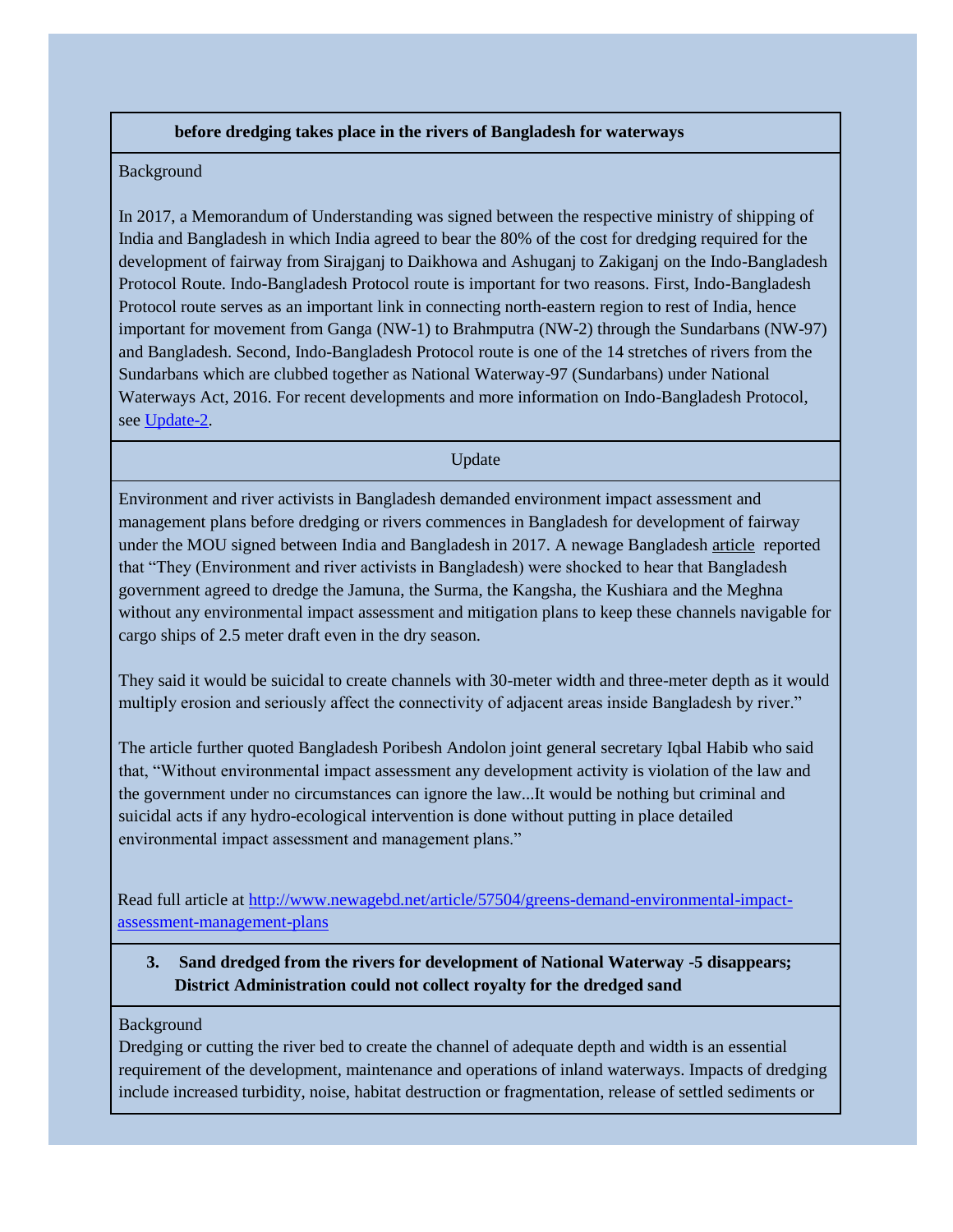pollutants, diversion of water, etc. Consequently, fish catch and livelihood of the fishermen can get affected. Dredging is mentioned under activities which require prior environmental clearance under item 7(e) in the schedule to the EIA notification, 2006. Dredging is going on in many of the river stretches including Ganga (NW-1) for the development of waterways

See [Update-1](http://www.manthan-india.org/wp-content/uploads/2018/10/Inland-waterway-update-Manthan-Sept-2018.pdf) for ongoing dredging activities in the rivers for inland navigation through waterways.

National Waterway-5 is a 588km long waterway in the states of Odisha and West Bengal. According to an [article](http://www.orissapost.com/sand-dredged-for-national-waterway-project-disappears/) an Orissapost, Dredging in NW-5 from Erada to Pandipal stretch of river Kani was done in phases. "In the first phase, dredging was done in an 11 km stretch from Erada to Angaispur and in the second phase it was done in a 14 km segment from Angaispur to Badamanatira. In the third phase, 11 km of Kani was dredged from Badamanatira to Padanipal. Locals say that although 11 lakh cubic metres of sand was mined from the riverbed, the district administration failed to collect royalty for it. As per rules, in order to mine sand, one has to deposit a sum of Rs 35 as royalty for every cubic metre mined. ZP member Ganesh Chandra Samal said the mafia duped the administration with the help of corrupt officials, and the sand was transported to Jaipur, Bhadrak and Balasore districts... As there is no clearance for constructing the National Waterway-5 from the Union Ministry of Environment, the project's Detailed Project Report (DPR) has not been approved."

Read more at<http://www.orissapost.com/sand-dredged-for-national-waterway-project-disappears/>

### <span id="page-3-0"></span>**4. Traffic Separation Scheme in the South-West Coast to prevent collision of vessels**

"The Directorate General of Shipping has proposed the establishment of a Traffic Separation Scheme (TSS) off the south-west coast of India to prevent collision incidents between merchant vessels and fishing vessels off the coast of Kerala. This proposal has been drawn taking into consideration past collision incidents off the Indian coast, traffic patterns of merchant vessels for past years, and optimum sea routes, in consonance with the current traffic flow, including simplification of traffic in converging areas off the coast of Kerala. The proposal has also considered aspects pertaining to the safety of navigation, maritime security and the separation of opposing streams of traffic to reduce incidents of collision in Indian waters."

(Source: PIB release, Ministry of Shipping,  $16<sup>th</sup>$  November 2018)

# <span id="page-3-1"></span>**5. Preparations started to develop waterways on the Yamuna to connect Noida, Delhi to Prayagraj through inland water transport**

### Background

National Waterway-110 on Yamuna is a 1089km waterway planned from Jagatpur (6km upstream from Wazirabad barrage in Delhi to the confluence on Yamuna and Ganga at Sangam, Allahabad (now Prayagraj). It covers Delhi, Haryana and Uttar Pradesh.

A Detailed Project Report (DPR) and technical specifications for introduction of a Water Taxi Project in Delhi from Wazirabad to FatehpurJat (16 km) stretch of river Yamuna (National Waterway – 110) have been finalized and tenders were floated for implementation of the following three components,